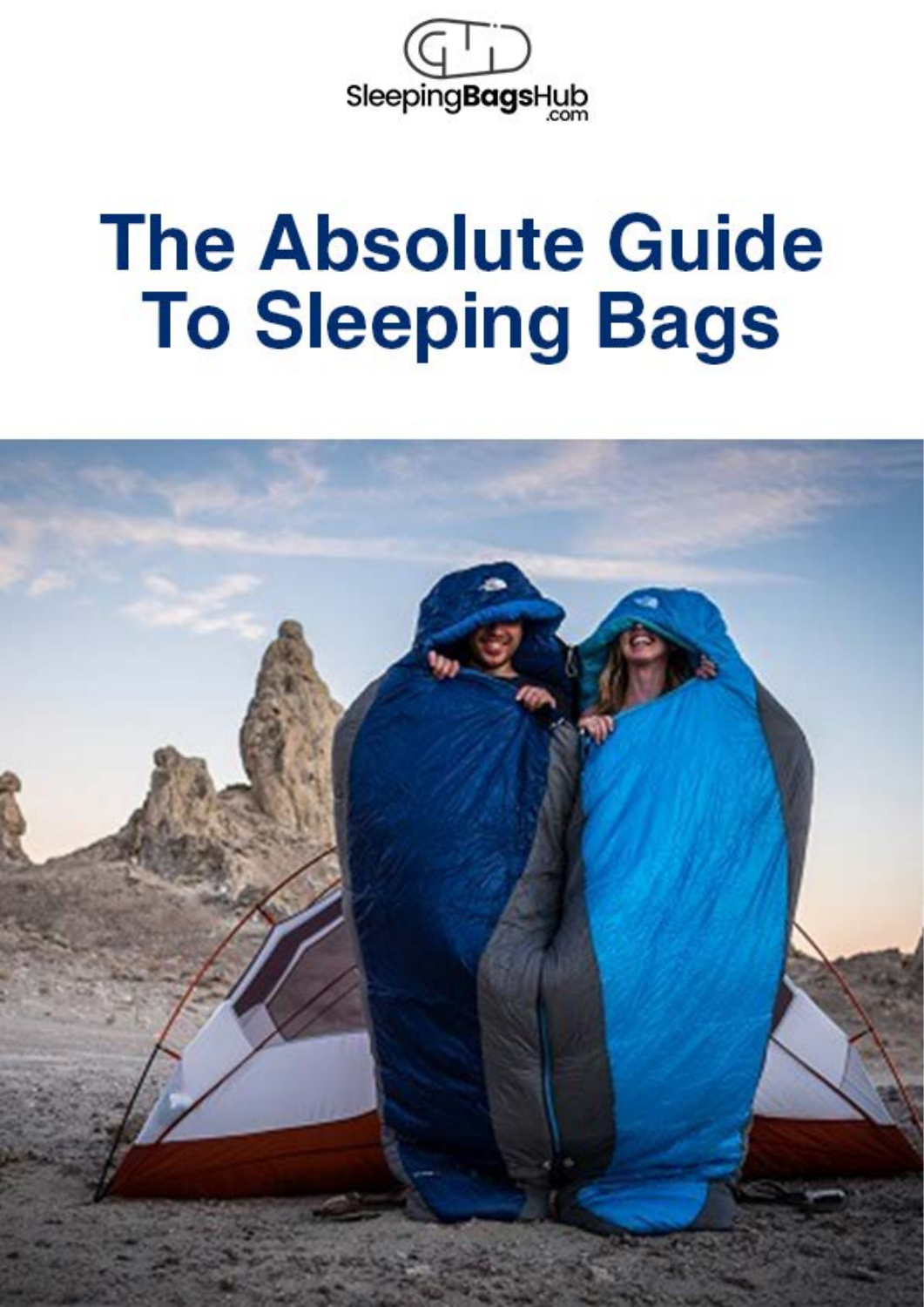# The Absolute Guide To Sleeping Bags

If there's one item that you just can't go without when you venture into the great outdoors, it has to be your sleeping bag. Whether you're a lightweight camping enthusiast or prefer something a little more luxurious, your sleeping bag is the most important thing you have to pack.

With literally hundreds of variations of sleeping bags being manufactured since their very humble beginnings, the sleeping bag has **adapted to the needs of all different types of campers** and the locations they like to visit.

Not only are our sleeping bags the ideal place to get some shut-eye, but they can be a source of comfort and rejuvenation to get us ready for the next day's adventures.

There are sleeping bags for cold weather, warm weather, campers who travel light, and those who have to fit a lot of people in. If you need it, you can guarantee there's a sleeping bag out there that will have it. With thousands of **unique features** designed to improve comfort and convenience, the sleeping bag is one product that continues to evolve.

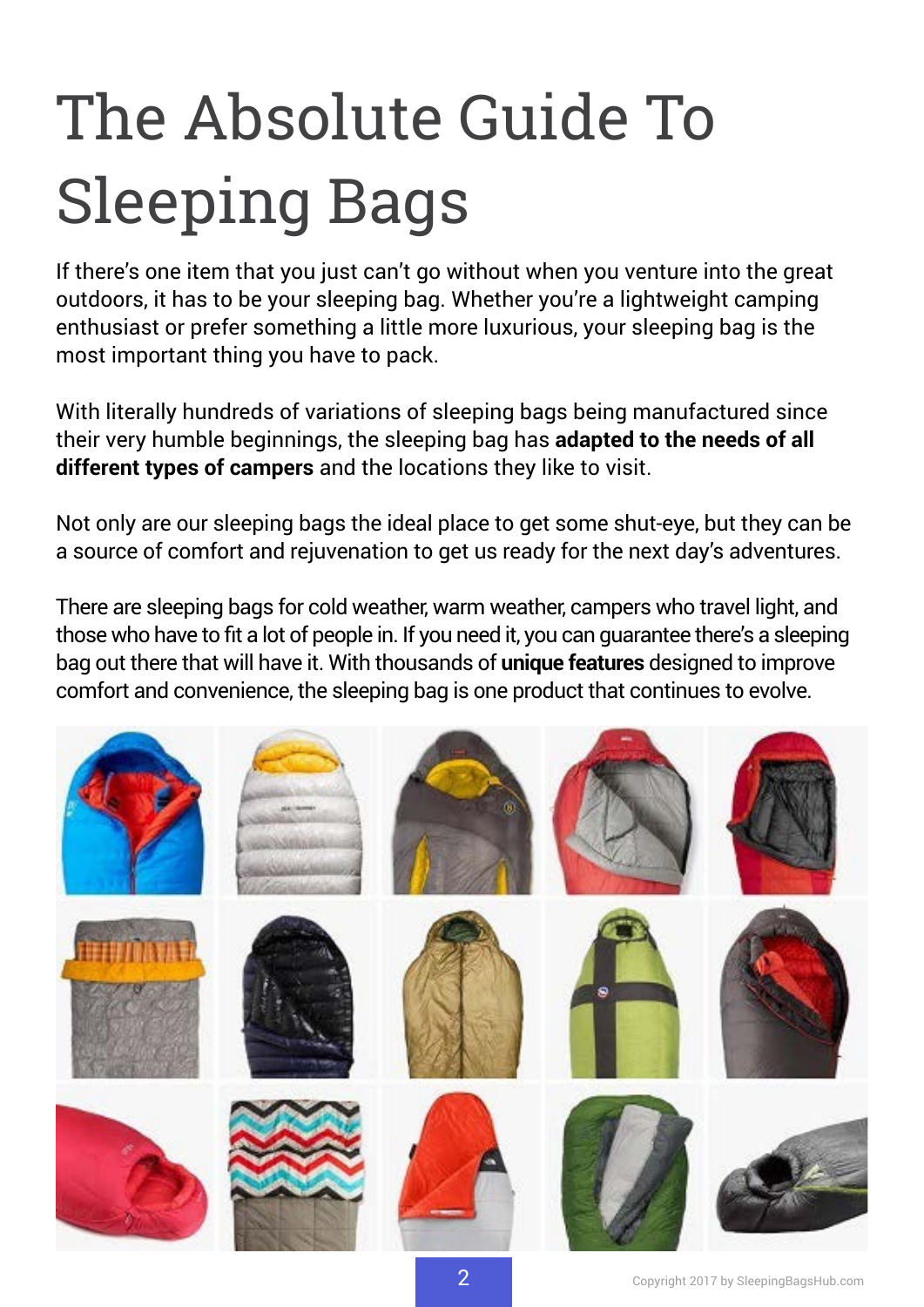For those in the market for a new sleeping bag, it pays to have a solid understanding of your own camping habits or goals. Depending on where you like to travel, who with, and under what circumstances, your requirements for a bag can greatly differ to the next person. You can sure, though, that any need you have can be satisfied by these modern style portable beds.

## **The History Of The Sleeping Bag**

One of the very first sleeping bags to have been invented came about in 1876 by a Russian-born designer. These bags were intended to be used as a shelter and were referred to as a "rug", with orders being shipped to the British and Russian armies. Other variations were used by pioneers in the Australian outback as well as African tribes, all of which had their own unique design.

These Russian rugs were one of the earliest models of sleeping bags that we have today, and since then they have seen many changes.

During World War 2, troops used a newer variation of this sleeping bag which consisted of the mummy shape design that we know today. As they went from something used only in military settings or survival situations, they slowly became an **accessory for those who enjoyed exploring and hiking** as a hobby.

The modern day sleeping bag has seen many changes, with advancements being made in temperature survival and lightweight capabilities. As the habits of hikers and campers continue to change also, we will likely see these designs become even more compact and protective than ever before.

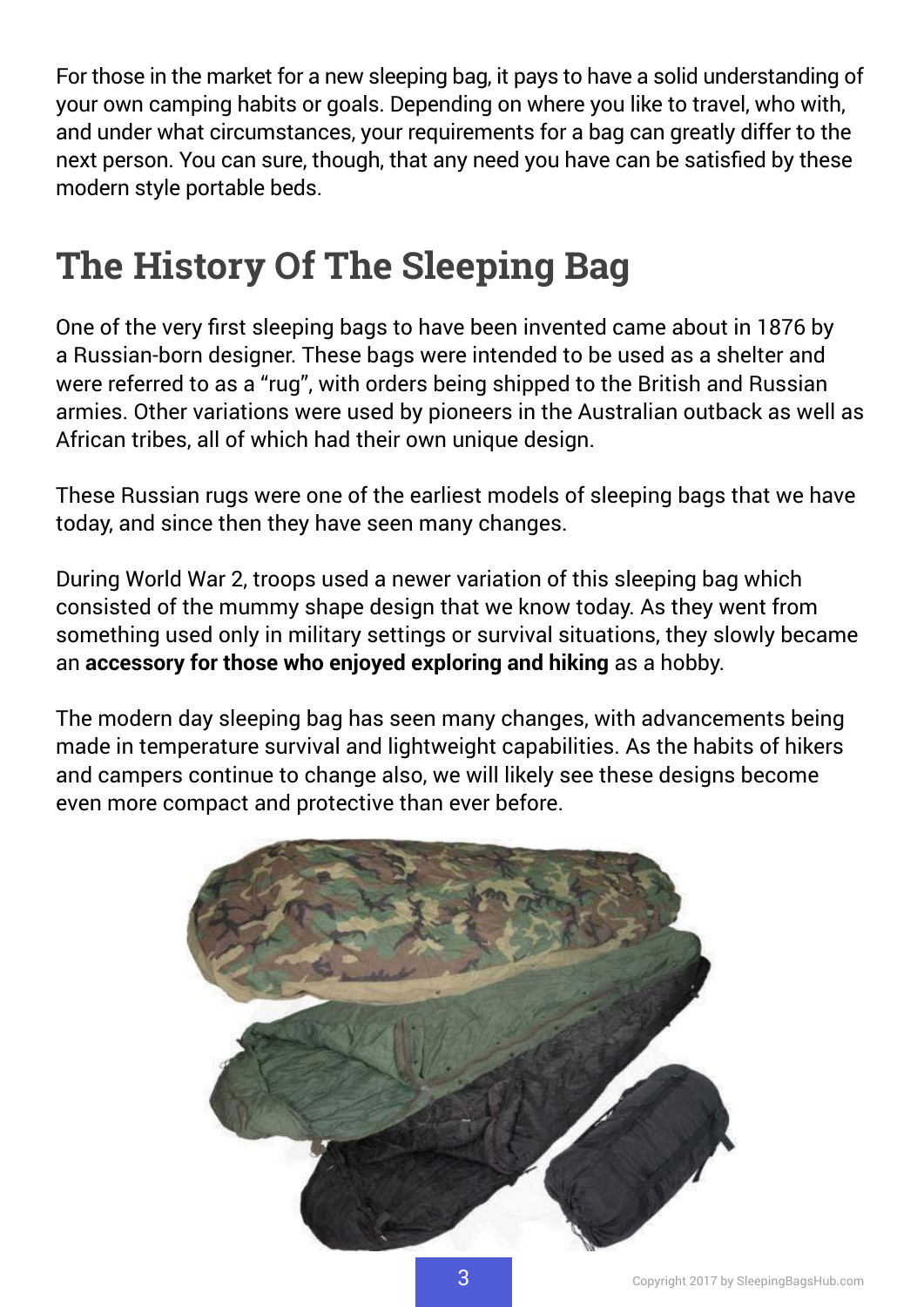# **How Does A Sleeping Bag Work?**

A sleeping bag is essentially a cover for someone to sleep in which protects them from the ground, weather conditions, and cold temperatures.

These sacks are usually designed with a zip which goes all the way around and are rectangular in length to meet the human shape. Some of these feature a padded bottom to aid comfort, but it's generally recommended that to get the most heat and comfort you use a sleeping pad as well.

A sleeping bag **works as an insulator** and basically traps all of the heat inside the bag with the user to keep them warm. These portable beds are usually lightweight so they can be carried around while camping or hiking, and covered with a waterproof or water-repellent material to keep you from getting rained on or damp.

When the user is zipped inside, the fill inside of the sleeping bag offers insulation, and some modern types of sleeping bags even put a larger focus on certain parts of the body known for retaining heat.

Although studies have disproven the myth that we lose up to half of our body heat through the head, having this covered with a contoured hood or bag can have a phenomenal effect on how warm we stay through the night.

These bags keep a layer of uncirculated air within which stays close to your body to **keep you warm**. As your body warms the dead air, the bag acts as a barrier between yourself and the cold ground to ensure you stay toasty and dry. The snugger your sleeping bag is, the less air there is in between, and the warmer you become.

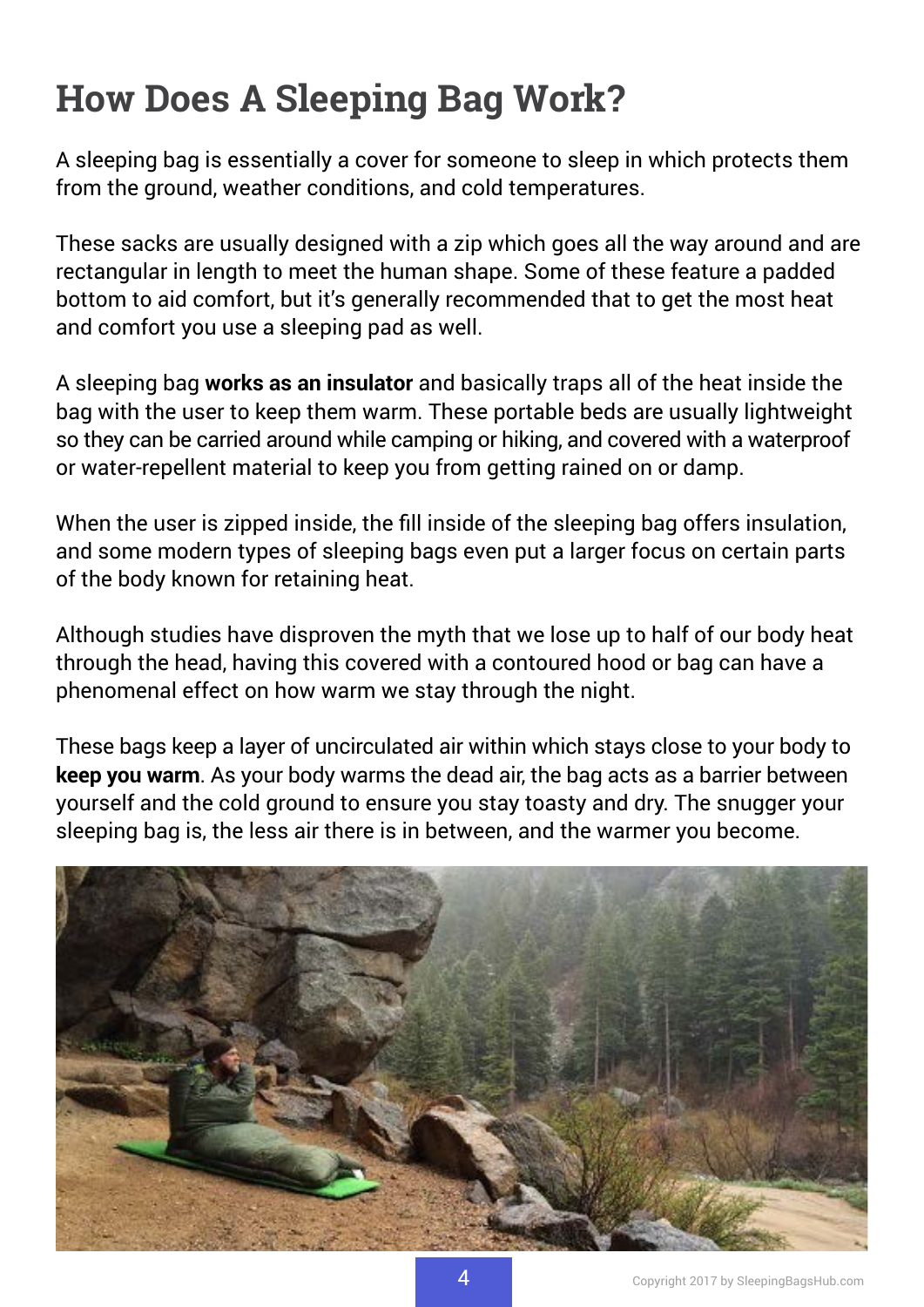# **Types Of Sleeping Bags**

Just as there are many types of campers and sleeping bag owners, so too are there different types of sleeping bag. Depending on the style of camping you enjoy and what you regard as important, there's a type of bag to fit you. These are just some of the most popular styles of bag, however, there are much more to suit other styles as well.

## Cold Weather Sleeping Bags

Sometimes referred to as alpine bags, these are bags that have been designed to specifically **handle freezing conditions**. A sub zero sleeping bag is heavily insulated and usually with more fill than a standard one.

These bags are popular with hikers and campers who visit snowy areas or those of extreme temperatures, and they usually come in a mummy shape so that they can cocoon the user for warmth.

#### Warm Weather Sleeping Bag

If you regularly travel to hot places or just don't need as much coverage as an alpine bag, a summer sleeping bag is ideal. These have relatively light fill inside and are usually made from synthetic fabric as to keep temperatures done.

The most common shape for these is a rounded edge rectangle as it allows the user easy exit and entry, and the option to unzip in especially hot conditions.

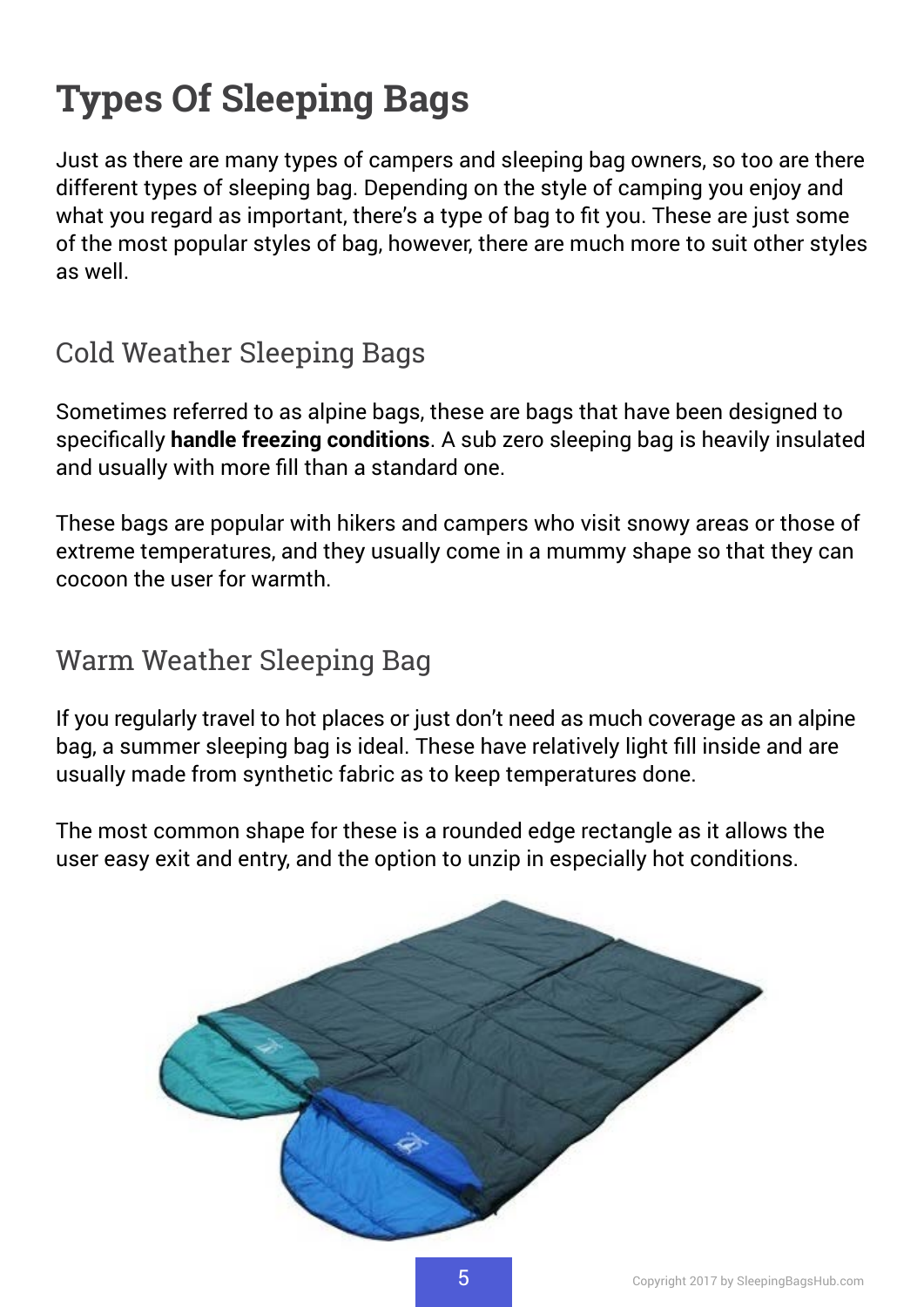## Ultralight Sleeping Bag

For a lightweight sleeping bag to suit ultralight campers, these generally achieve this by decreasing the comfort factor. An ultra compact sleeping bag is usually **made with a compression sack**, and might not have as much fill to keep the weight and size down. The fill usually made of down as it weighs less than polyester without compromising on comfort.

#### General Use Bag

A general use bag is the name given to standard sleeping bags, generally without any stand out features such as lightweight or alpine. These are usually extremely comfortable as their users don't have any weight requirements and are happy to carry something a bit heavier if it means they get to sleep in luxury.

## Travel Sleeping Bag

A travel sleeping bag is similar to the general use, however, they have been designed for indoor use mainly. This suits tourists and holiday makers who might use their sleeping bag in shared accommodation or a hostel, so it doesn't need to be as padded as regular ones.

## **Top Features Of A Sleeping Bag**

If you've been shopping around for a new sleeping bag you've probably already realized how daunting the process can be. With hundreds of variations all claiming to offer the user the most comfortable and coziest sleep they'll ever have, it's difficult to know which product to trust.

Depending on your personal needs as a camper, you'll likely need something unique from your sleeping bag. Thankfully, these essential items can starts as low as \$20 for a quality brand and reach high into the hundreds, so it just depends on your budget. Here are a few features to consider when shopping for a sleeping bag, and what some of the basic terminologies means.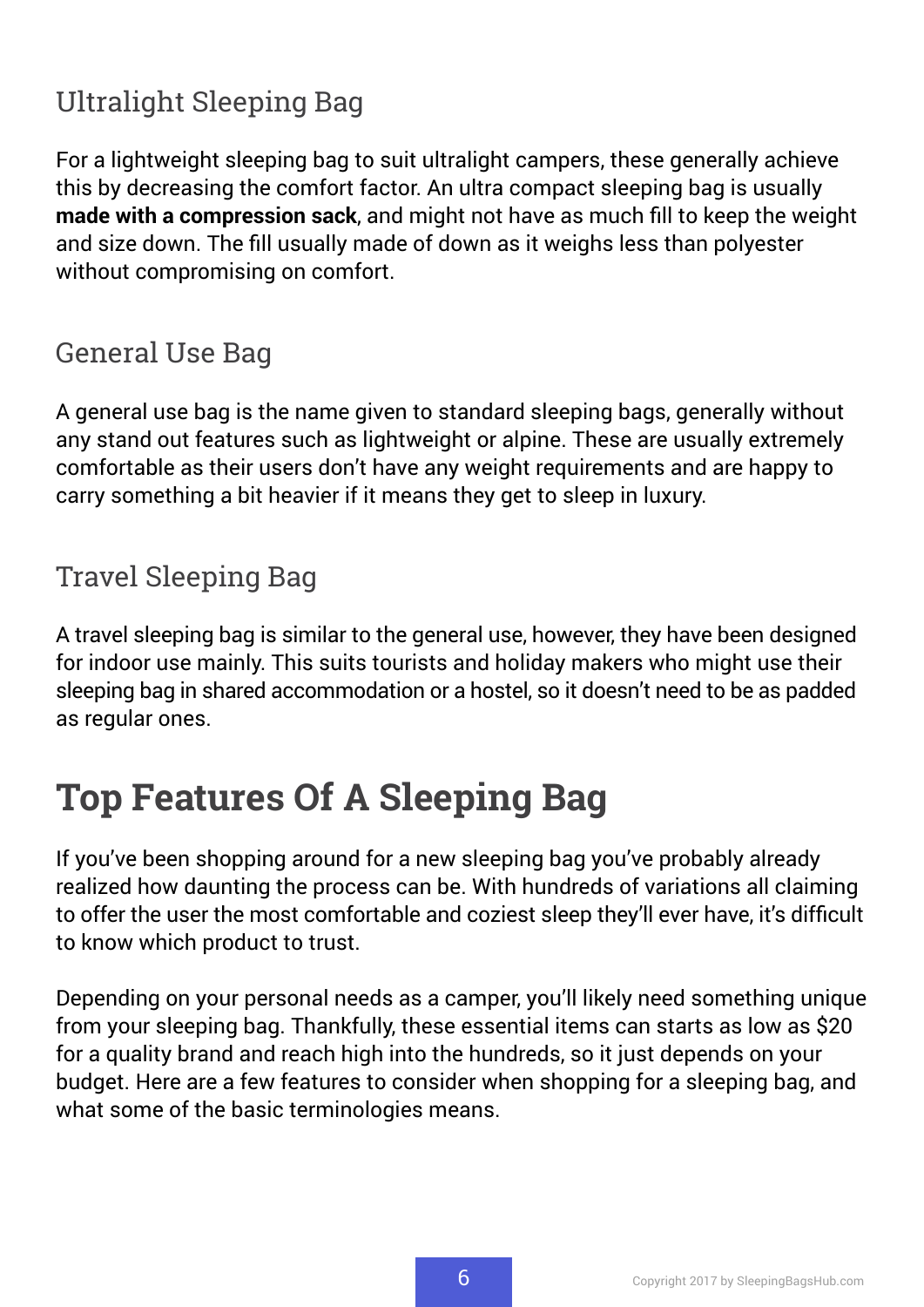## Material

The material of a sleeping bag consists of two parts usually, the shell or **outside and the lining**. One of the most common materials used for the shell is polyester, and usually with some water repellant or resistant qualities. The inner lining should be something soft and comfortable such as cotton so that it's able to keep warmth in but feel cozy to your skin as well.

#### Size

The size of a sleeping bag is usually measured in inches and can indicate whether it's intended for one or multiple users. Size may be important for ultralight sleeping bag products as their users want something that can store away easily in their pack. Some single sleeping bags can be zipped together with the same model so this can be a helpful way of getting more space.



#### Shape

There are two common shapes of sleeping bag; the mummy and the rectangle. The mummy shape is generally found with colder weather sleeping bags as it allows the user to be completely enveloped, and women's sleeping bags follow this shape too generally with feminine colors.

A rectangular shape sleeping bag is an everyday use one or those used indoors, as they allow the user more freedom to move around without fear of losing heat.

#### Insulation

When purchasing your sleeping bag you'll have to decide on the insulation or fill that you want, whether it's natural or synthetic. Most campers choose synthetic insulation made from Polyester, however, there are natural types available such as goose down. **Each has their own benefits**, though, so it depends on personal preference.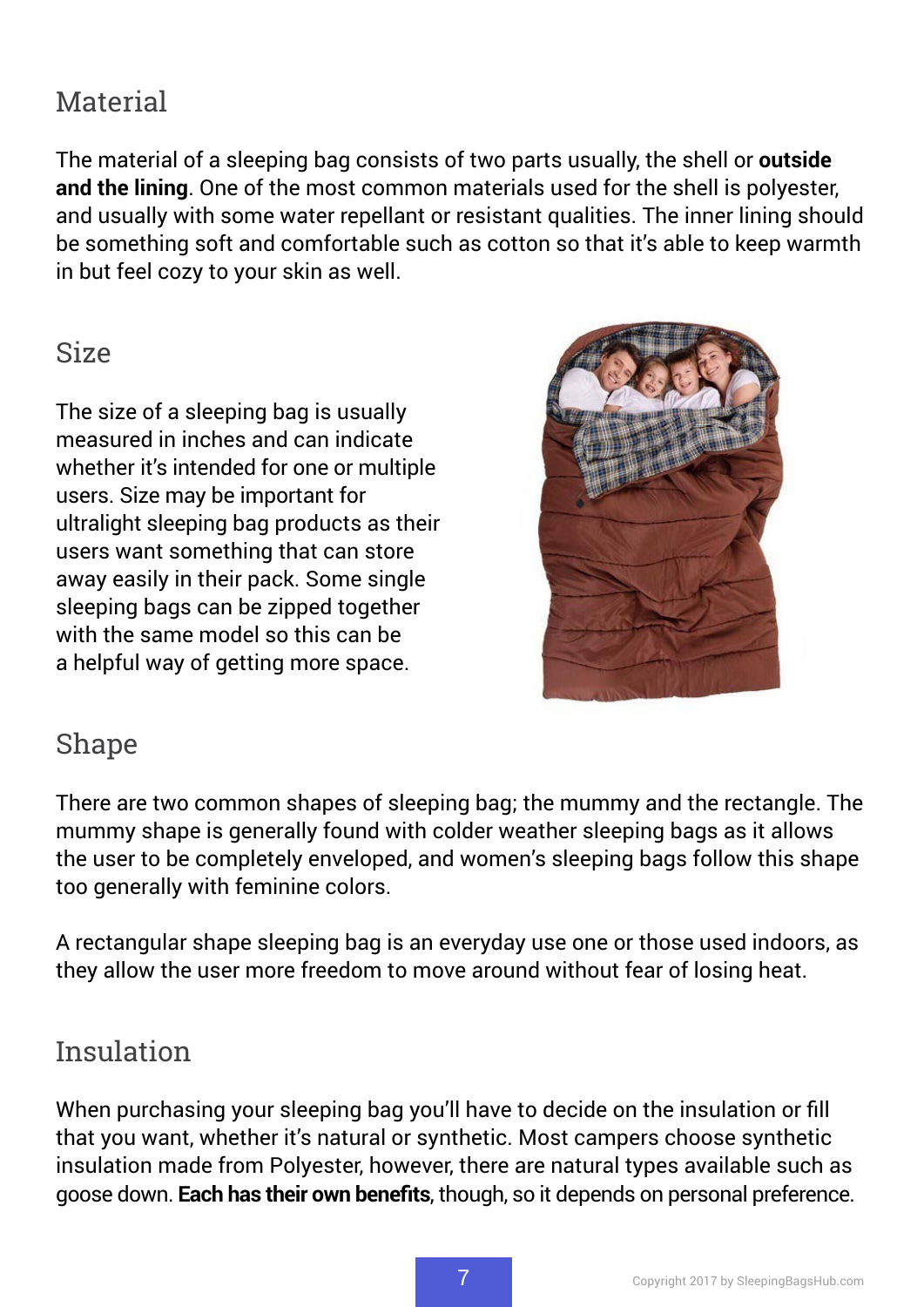## Waterproof And Weatherproof

Not every product is a waterproof sleeping bag, but most are. These bags are either made from a material that repels water or has special lining or treatment on them that gives this quality. A waterproof sleeping bag is ideal for keeping you free from moisture and wet conditions, and it's usually quite important for campers to have.

#### Storage

If you're after hiking sleeping bags, the storage is usually very important in your top features. How compactly the bag stores away and in what it is stored will determine how easy it is to carry and if you're able to travel lightly. Compression sleeping bags are popular these days as they can get your bag down to quite a small package for convenience.



#### Weight

The weight of your sleeping bag once rolled up will also be important to its storage, and it's something that ultralight campers look for specifically. Depending on the type of sleeping bag, these can range **from 2lbs upwards** for the more comfortable types. If you're more interested in comfort and luxury, expect your bag to weight around 4lbs or more.

#### Temperature Rating

The survival temperature rating of a sleeping bag indicates what type of weather conditions it would be suitable for. These are usually listed in Fahrenheit and indicate what temperature the sleeping bag can keep you protected and comfortable in. They can range from below freezing and up, so depending on the conditions you camp in you should choose based on this.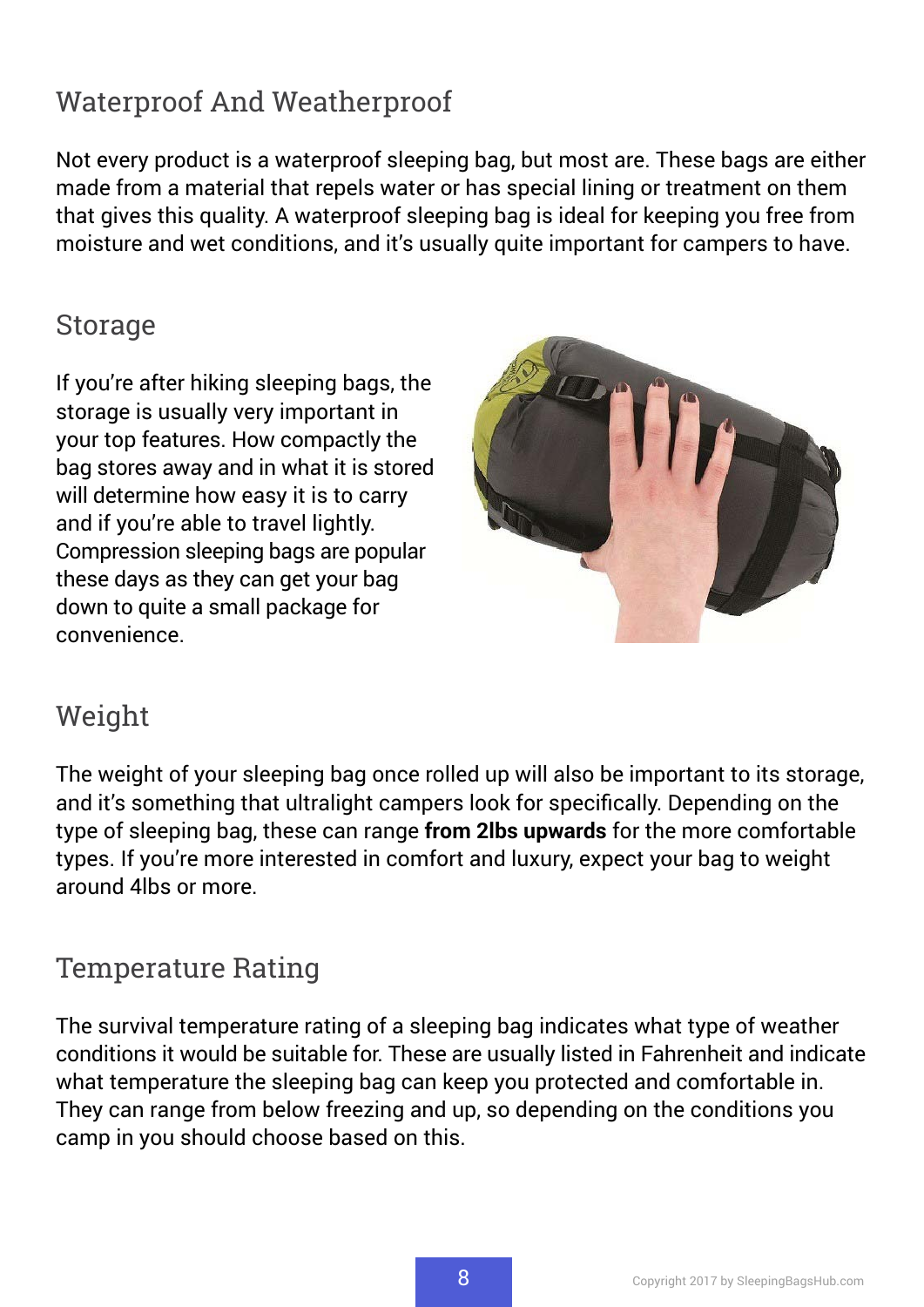#### Warranty

As with any camping gear, you should always select a product that has a solid warranty behind it. This indicates that not only is it a quality product, but that the brand stands for its strength and durability. This gives the camper peace of mind that their chosen sleeping bag will serve them well in the wilderness, so they can relax and enjoy their trip.

Not all of these features are going to be important to every camper, and it's really up to the individual to decide. As a bare minimum, though, look for a sleeping bag with a **good warranty and solid reputation** behind it, and one that can keep you protected from the weather and a slight drop in temperature at the very least.

# **Benefits Of A Sleeping Bag**

If you've never owned a sleeping bag before, you might be wondering what all the fuss is about. Surely you can just borrow someone else's if you go camping or pick one up at the local camping store without doing too much research?

Having the right sleeping bag to suit you actually has a range of benefits, and considering they can cost as low as \$20 for a quality brand, there's no reason not to grab your own.

#### Weather Protection

The number one benefit of owning a quality sleeping bag is **how well it can protect you from the weather**. Whether it's freezing temperatures, rain, or impending snowfall, you won't feel a thing when you're rugged up in your 20 degree sleeping bag. This one product can help reduce your risk of hypothermia and is a useful way of treating the condition too.

#### Proper Rest

The benefits of a good night's sleep are hard to pass up, and without a comfortable place to rest your head at night you won't see any of these. A sleeping bag is essential when camping as it allows you to get a decent sleep so you have energy and motivation for the following day.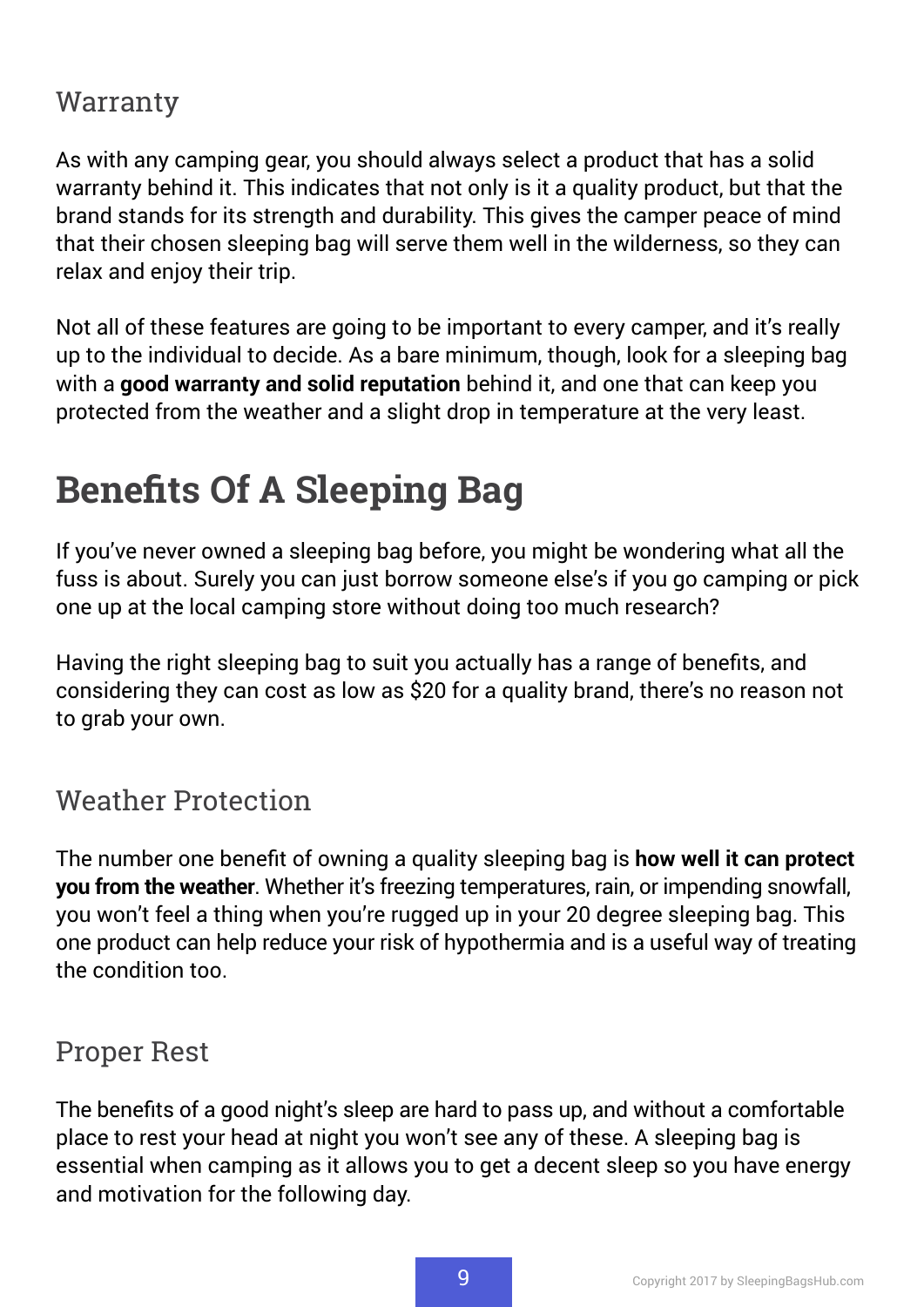

#### Protection From Insects And Animals

A big benefit of sleeping bags that many don't realize is how well they protect you from wildlife. When camping, we can encounter a range of insects that can be dangerous or deadly.

According to CDC, camping brings us into contact with insects which can cause Lyme disease, zika virus, dengue, and more. With a sleeping bag and liner, we are protected from these and can feel safe dozing off each night.

#### Personal Space

If you're camping with other or staying in shared accommodation, having a sleeping bag can be a simple way to get your personal space. These snug and small cocoons can help relax you and give you the **feeling of privacy** that some people might miss when on a shared adventure with others.

With just one simple item you can get all of these benefits, so it pays to do your research and shop around until you find the best sleeping bag for you. When you invest a little time and money you'll be rewarded with a quality bag that will last you through many years of camping and adventures.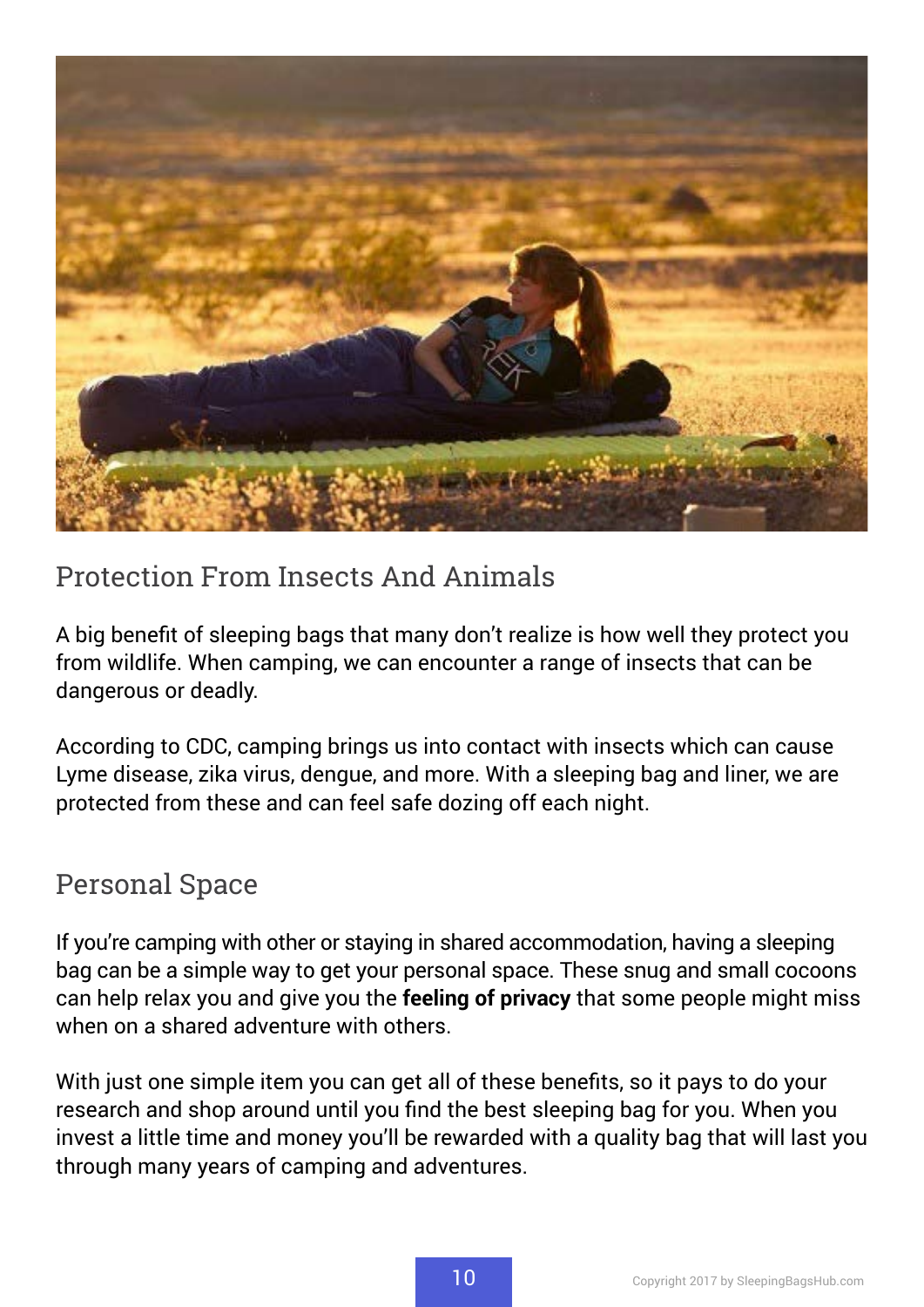# **Synthetic Vs Down Sleeping Bag**

One of the oldest debates, when it come to sleeping bags, is whether synthetic or down is better for you. The truth is, each of these has their own advantages and disadvantages, so it all depends on the individual user and what they find important.

For the hiker or camper that is looking for the most lightweight option, down is always better. Not only can down keep you warm and insulated, but it's virtually weightless which suits anyone who wants to travel lightly. Traditionally, down sleeping bags used to be bad for wet conditions but now that you can purchase waterproof down bags, they're more appealing.

If you're looking to spend as little as possible on a sleeping bag but don't want to give up any comfort, synthetic is the choice for you. These polyester filled bags will do a wonderful job of **keeping you warm, dry, and it won't cost an arm and a leg just to buy one**. They're also ideal for wet conditions and usually won't retain any damage even if they get soaked.

Overall, there's no clear winner as it depends on the individual. However, if you're talking about warmth to weight ratio and need something to keep you toasty in freezing conditions, you probably shouldn't pass up a down sleeping bag.

For those who enjoy general camping and indoor conditions at times, synthetic is the way to go. There's really no right answer here, but most campers will have their personal preference.

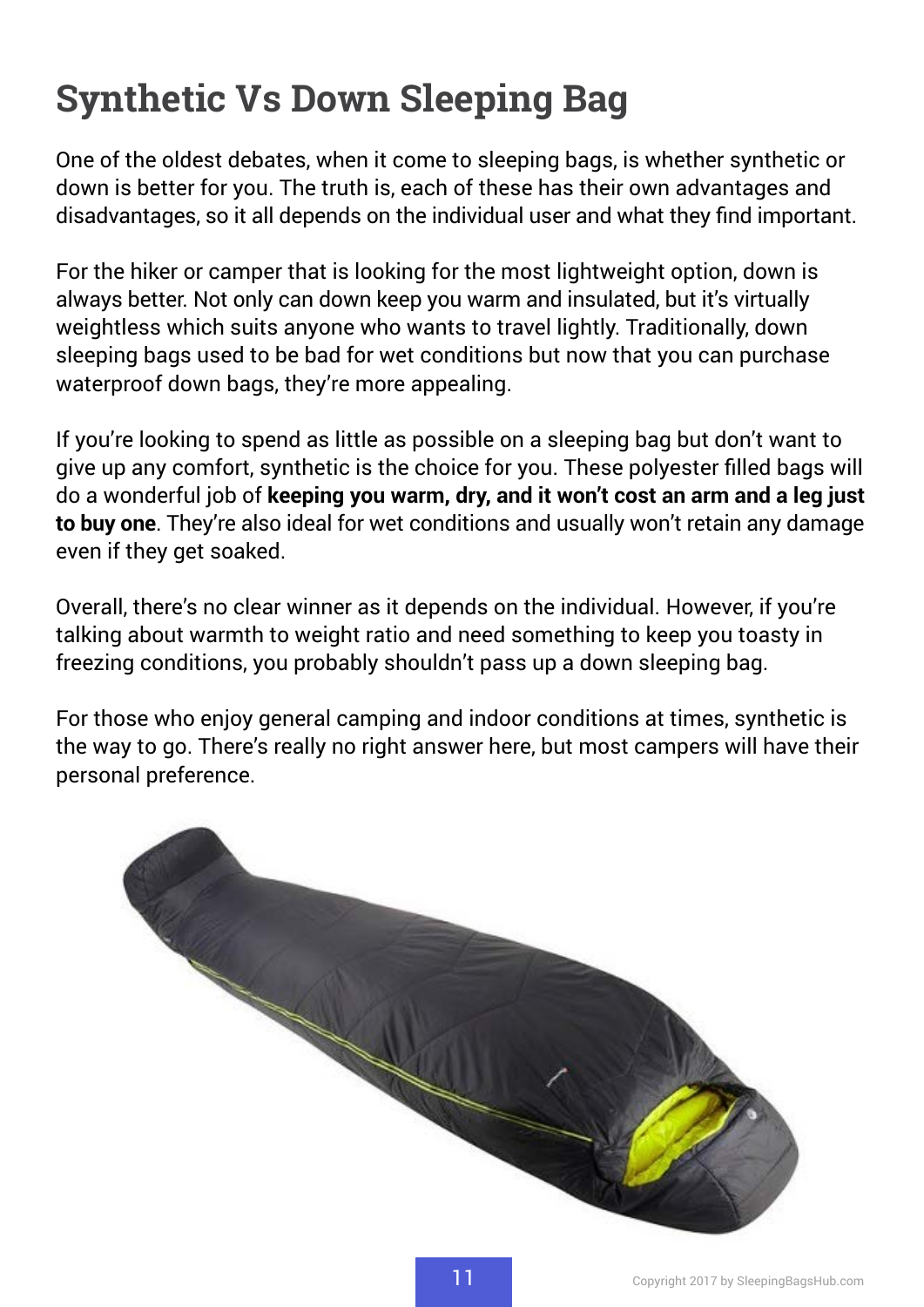## **Best Backpacking Sleeping Bag**

The most common reason people invest in a sleeping bag is usually to take it camping or backpacking, and as there are such unique needs for this kind of outing you need to ensure you have the best sleeping bag for it. The number one feature to look for in a backpacking sleeping bag is something lightweight and easy to carry, so anything around  $2 - 3$ lbs is an ideal weight.

Secondly, your sleeping bag **should match the climate you're traveling in**. The best way to ensure the right bag for the climate is to check average temperatures in the area and then deduct a few degrees for safety.

This way, if the worse should happen and temperatures should drop below average, you'll be covered. If it's warmer, simply lose some layers of bedclothes to cool down.

Finally, the best backpacking sleeping bag should be high quality. This includes everything from its stitching and construction to the type of material used.

When you're out hiking or backpacking, you can be days away from civilization, and you don't want to run the risk of your bag breaking or becoming damaged. Just these few features will ensure you pick the best backpacking sleeping bag that will see you through with years of service.